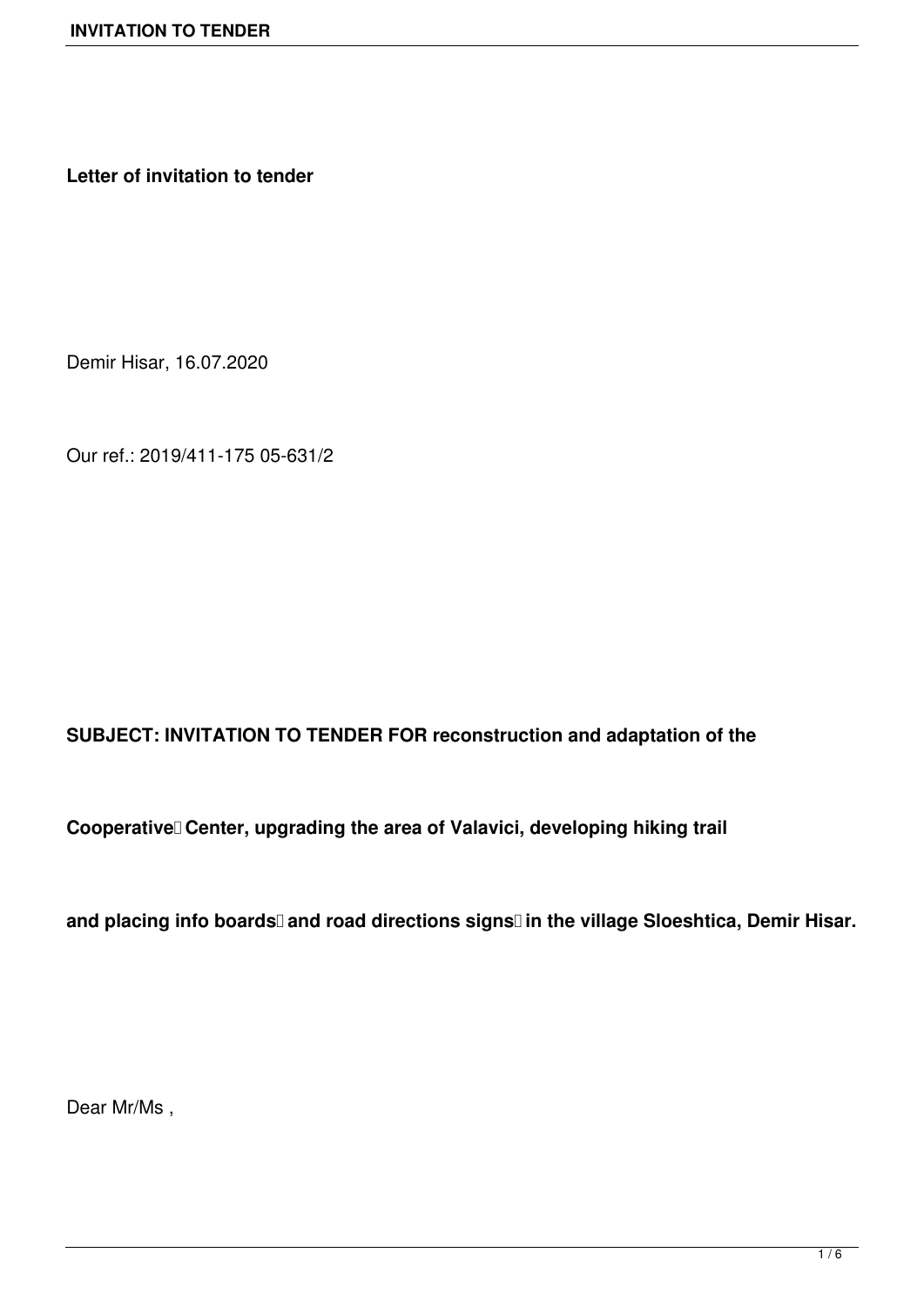Please find enclosed the following documents, which constitute the tender dossier related to the above invitation to tender:

 **VOLUME 1**

SECTION 1: INSTRUCTIONS TO TENDERERS………………………….Form ds4b

CONTRACT NOTICE …………………………..…….………..Form ds2

SECTION 2: TENDER FORM …………………......……………....……….Form ds4c

- Declaration of honour on exclusion and selection criteria….Form a.14

SECTION 3: FORMS regarding selection criteria:

- Legal entity file……………………………………………..Form 4.5.b

- Financial capacity…………………………………………….Form 4.4

- Technical and professional capacity………………………..Form 4.6.5

SECTION 4: TECHNICAL OFFER: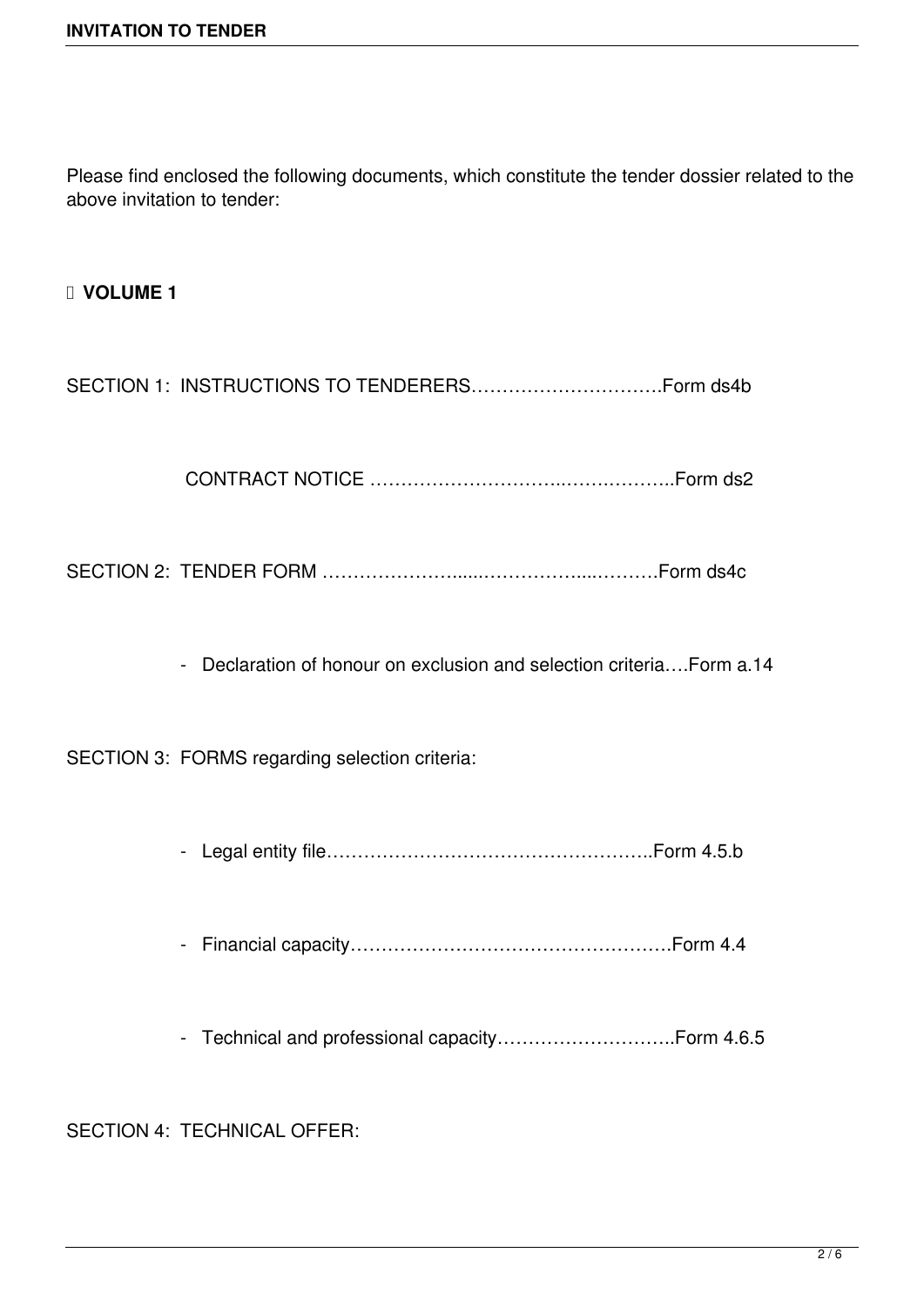| $\sim$          |                                                               |  |
|-----------------|---------------------------------------------------------------|--|
|                 |                                                               |  |
|                 |                                                               |  |
|                 |                                                               |  |
|                 |                                                               |  |
|                 | SECTION 5: ADMINISTRATIVE COMPLIANCE GRID AND EVALUATION GRID |  |
|                 |                                                               |  |
|                 |                                                               |  |
| <b>VOLUME 2</b> |                                                               |  |
|                 |                                                               |  |
|                 |                                                               |  |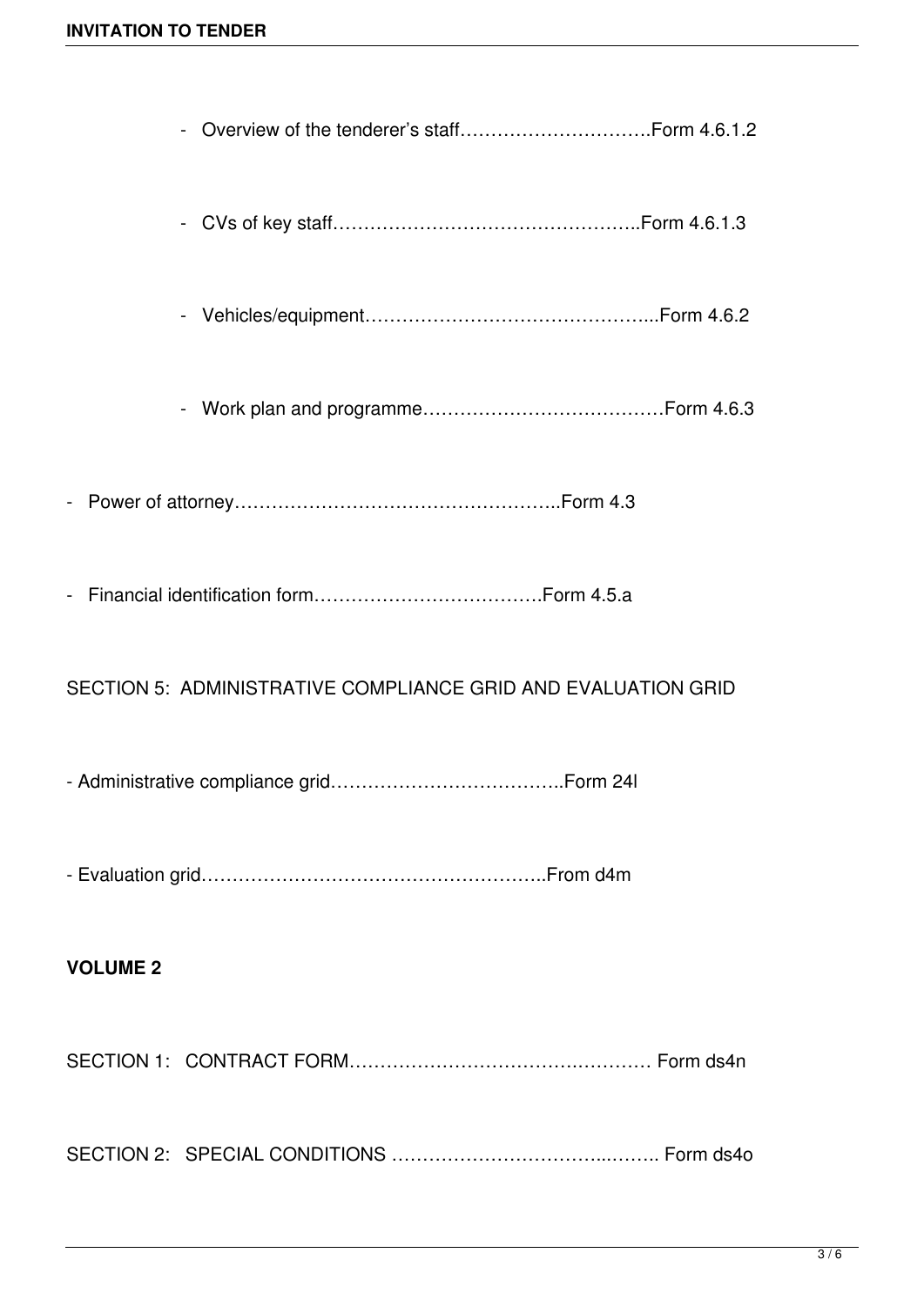SECTION 3: GENERAL CONDITIONS FOR WORKS CONTRACTS....... Form d4p

SECTION4: GUARANTEES

- Performance guarantee ………………………………………. Form d4r

- Retention guarantee …………………………………………...Form d4s

**VOLUME 3**

TECHNICAL SPECIFICATIONS

**VOLUME 4**

FINANCIAL OFFER LUMP SUM CONTRACTS

**VOLUME 5**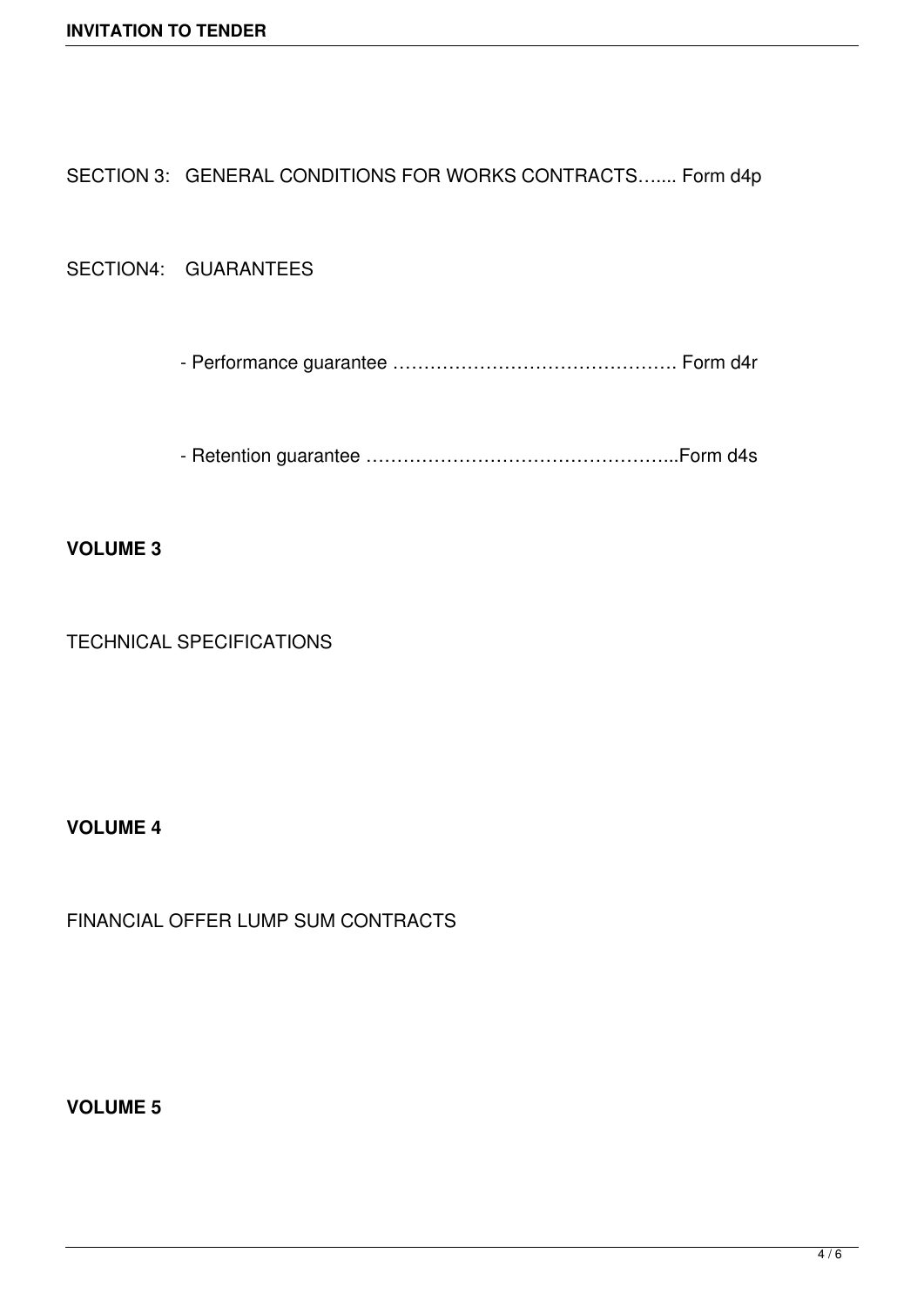For full information about procurement procedures please consult the practical guide and its annexes (August, 2018 version) which can be downloaded from the following web page: https:/ /ec.europa.eu/europeaid/prag/previousVersions.do;JSESSIONID\_PUBLIC=KmLolBVjFGf1z1u RzpKQWs4wQbOiAHP8v-x0b40Ai4r6Zw1YcWWg!-486606191

Download:

## - LETTER OF INVITATION TO TENDER

[- Contract Notice](https://drive.google.com/file/d/1pdgRco_2oQfwIKFi0ev6iFvxCSMGU7sZ/view?usp=sharing)

[- Tender dossier](https://drive.google.com/file/d/149Tw7EAFrhD-kI5ugw3vJAqFZm0T-ODT/view?usp=sharing) No.2019-411-175 05-631-2

**[- Questions and answers for Reconstructi](https://drive.google.com/file/d/1STgvKTfCThZKfvDHtatN-CsuERXf5Bve/view?usp=sharing)on and adaptation of the Cooperative Center, upgrading the area of Valavici, developing hiking trail**

- Link to ESJN web.